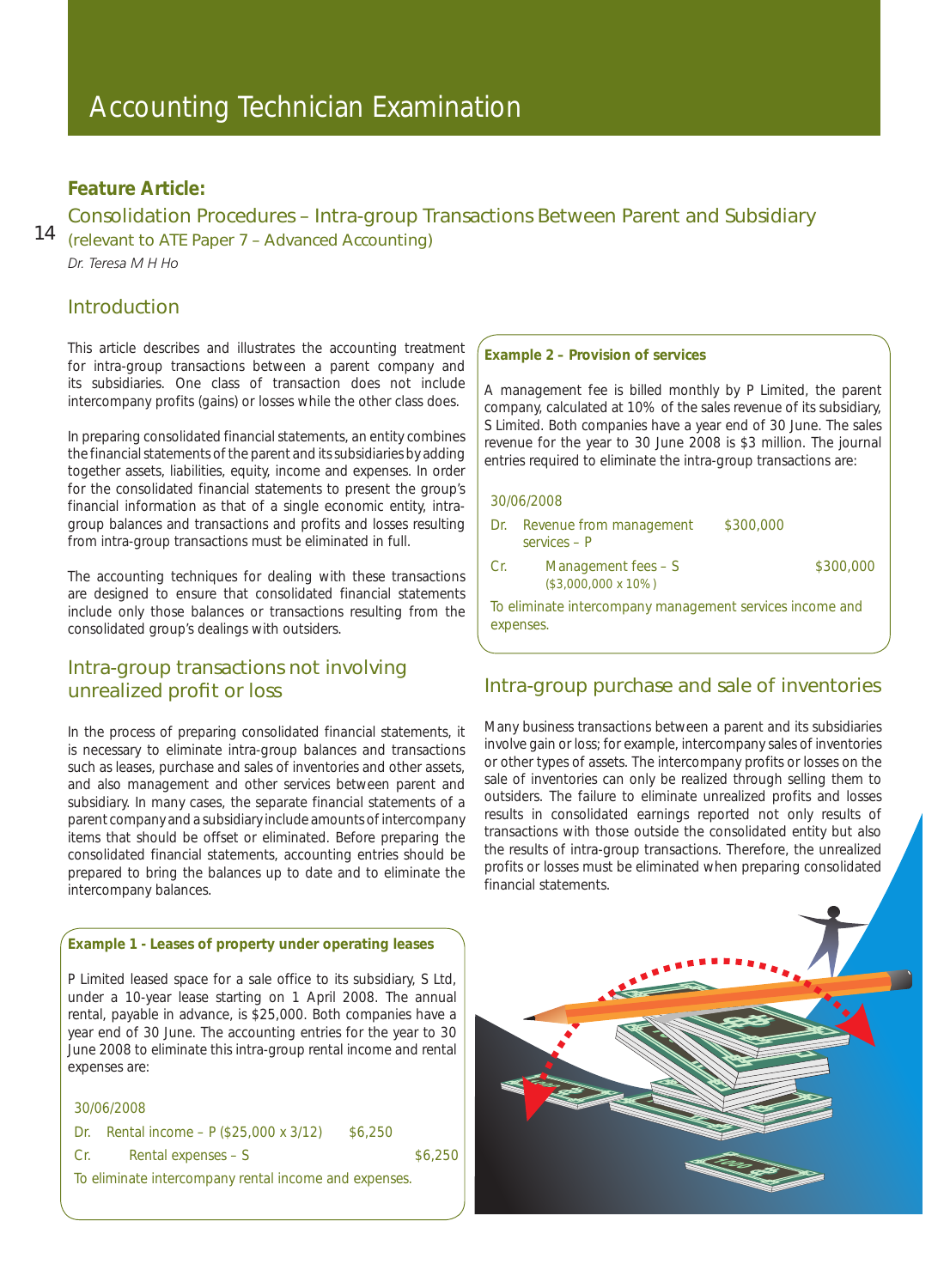### **Example 3 – Sale of inventories at a profit to parent company (using periodic inventory system)**

sold goods to outsider for \$440,000. The amount of inventories of P Limited as at 31 March 2008 was \$96,000. Both P Limited and  $\mid 15$ P Limited purchases all inventories from its wholly owned subsidiary, S Limited. During the accounting year to 31 March 2008, P Limited purchases goods from S Limited at \$480,000, which represents 25% in excess of cost. During the year to 31 December 2007, P Limited S Limited use the periodic inventory system and have a year end of 31 March.

P Limited and S Limited need to prepare the following journal entries for the above transactions:

|     | P Limited                        |         |         |  |     | S Limited                           |
|-----|----------------------------------|---------|---------|--|-----|-------------------------------------|
|     |                                  | \$      | \$      |  |     |                                     |
| Dr. | Intercompany purchase            | 480,000 |         |  | Dr. | Intercompany accounts<br>receivable |
| Cr. | Intercompany accounts<br>payable |         | 480,000 |  | Cr. | Intercompany sales                  |
| Dr. | <b>Accounts Receivable</b>       | 440,000 |         |  |     |                                     |
|     |                                  |         |         |  |     |                                     |
| Cr. | <b>Sales</b>                     |         | 440,000 |  |     |                                     |
|     |                                  |         |         |  |     |                                     |
| Dr. | Inventories                      | 96,000  |         |  |     |                                     |
| Cr. | Cost of goods sold               |         | 96,000  |  |     |                                     |

| P Limited                        |         |         |  |     | S Limited                           |         |         |
|----------------------------------|---------|---------|--|-----|-------------------------------------|---------|---------|
|                                  |         |         |  |     |                                     |         |         |
| rcompany purchase                | 480,000 |         |  | Dr. | Intercompany accounts<br>receivable | 480,000 |         |
| Intercompany accounts<br>payable |         | 480,000 |  | Cr. | Intercompany sales                  |         | 480,000 |

The accounting entries needed to eliminate the intra-group transactions and the related unrealized profits on inventories are: 31/03/2008

|     | Dr. Intercompany sales $-$ S                      | \$480,000 |           |
|-----|---------------------------------------------------|-----------|-----------|
| Cr. | Intercompany purchases - P                        |           | \$480,000 |
|     | To eliminate intercompany purchases and sales.    |           |           |
|     | 31/03/2008                                        |           |           |
| Dr. | Intercompany accounts payable – P                 | \$480,000 |           |
| Cr. | Intercompany accounts<br>$receivable - S$         |           | \$480,000 |
|     | To eliminate intercompany receivable and payable. |           |           |
|     | 31/03/2008                                        |           |           |
|     | Dr. Consolidated retained earnings                | \$19,200  |           |
| Cr. | Inventory - $P$ [\$96,000 -<br>$$96,000/(1+25%)$  |           | \$19.200  |

To eliminate unrealized profit on inventories.

|     | P Limited                                             |                |               |  |  |
|-----|-------------------------------------------------------|----------------|---------------|--|--|
|     |                                                       | $\mathsf{S}$ m | $\mathsf{Sm}$ |  |  |
| Dr. | Intercompany accounts receivable                      | 2.4            |               |  |  |
| Cr. | Intercompany sales                                    |                | 2.4           |  |  |
| Dr. | Intercompany cost of goods sold<br>$[$2.4 X (1-25%)]$ | 1.8            |               |  |  |
| Cr. | Inventories                                           |                | 1.8           |  |  |
| Dr. | Cash                                                  | 2.4            |               |  |  |
| Cr. | Intercompany accounts<br>receivable                   |                | 2.4           |  |  |

### **Example 4 – Sale of inventories at a profit to a subsidiary (using perpetual inventory system)**

S Limited is the wholly owned subsidiary of P Limited. During the accounting year to 31 December 2007, P Limited sold goods to S Limited at a price of \$2.4 million, the gross profit of which is 25% of selling price. All the inventories of S Limited are purchased from P Limited. Both P Limited and S Limited use the perpetual inventory system and have the year end of 31 December. The balances of inventory of S Limited at 31 December 2006 and 31 December 2007 were \$0.3 million and \$0.45 million respectively. During the year to 31 December 2007, S Limited sold goods to outsiders for \$2.5 million. On 31 December 2007, there were no outstanding intercompany payables and receivables between P Limited and S Limited.

P Limited and S Limited need to prepare the following journal entries for the above transactions:

|     | S Limited                     |     |  |  |  |  |
|-----|-------------------------------|-----|--|--|--|--|
|     |                               | \$m |  |  |  |  |
| Dr. | Inventories                   | 24  |  |  |  |  |
| Cr  | Intercompany accounts payable |     |  |  |  |  |

| Dr. | Intercompany accounts payable          | 2.4  |      |
|-----|----------------------------------------|------|------|
| Cr. | Cash                                   |      | 2.4  |
|     |                                        |      |      |
| Dr. | Accounts Receivable                    | 2.5  |      |
| Cr. | Sales                                  |      | 2.5  |
|     |                                        |      |      |
| Dr. | Cost of goods sold                     | 2.25 |      |
| Cr. | Inventories<br>$($0.3 + $2.4 - $0.45)$ |      | 2.25 |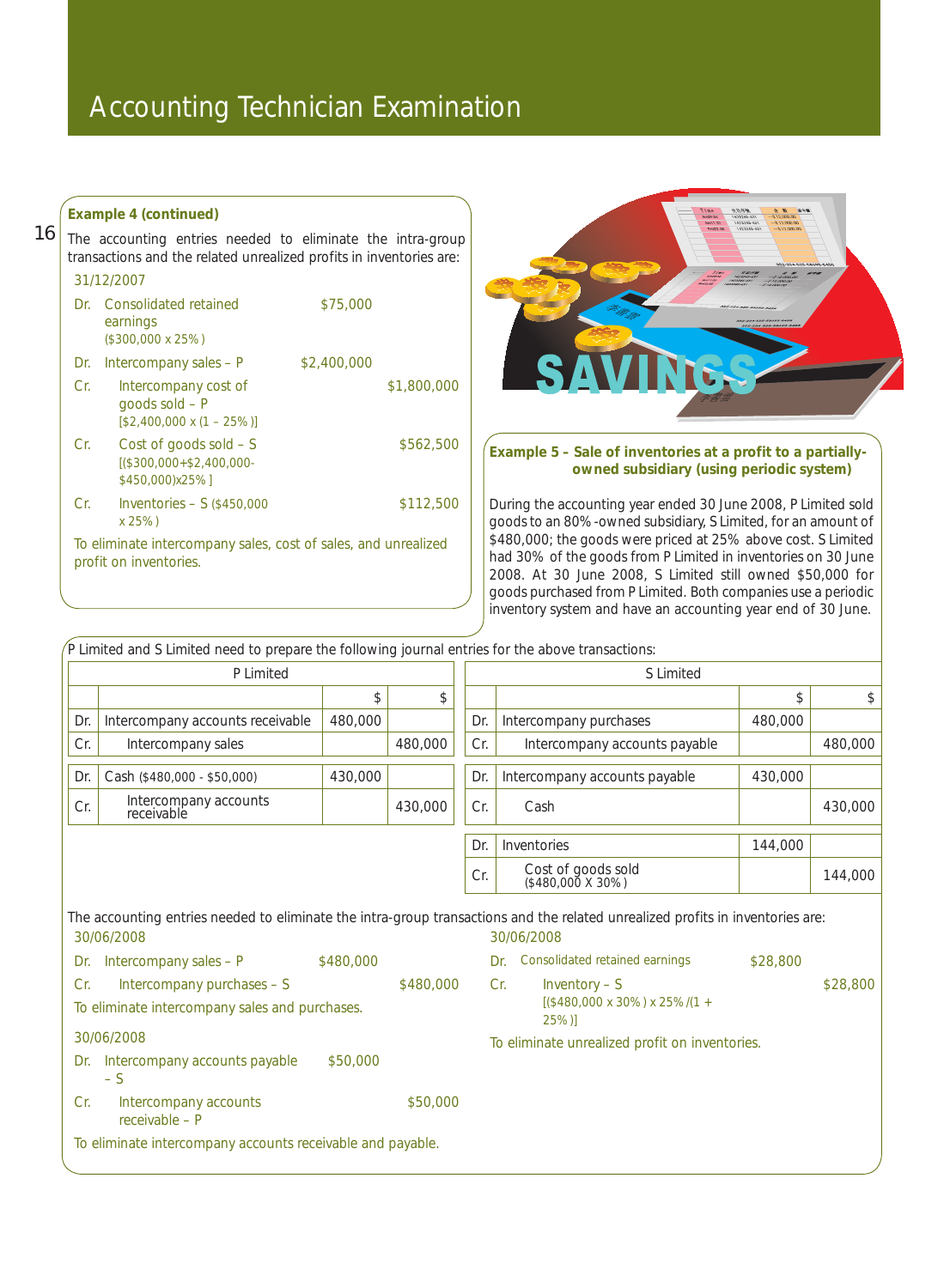# Intra-group transactions involving sale of depreciable assets

Intra-group sales of depreciable assets are different from intra-group sale of inventories because the economic lives of depreciable assets require the passage of a number of accounting periods before unrealized gains or losses on sales of these assets are realized through the consumption of them or disposal to outsiders. The unrealized intercompany gain from the sale must be eliminated from the depreciable asset and also the related excessive depreciation expense must be eliminated from the profit and loss when preparing the consolidated financial statements.

|     | P Limited                           |         |         |  |  |  |
|-----|-------------------------------------|---------|---------|--|--|--|
|     |                                     | \$.     | \$      |  |  |  |
| Dr. | Intercompany accounts receivable    | 180,000 |         |  |  |  |
| Dr. | Accumulated depreciation            | 30,000  |         |  |  |  |
| Cr. | Machinery                           |         | 150,000 |  |  |  |
| Cr. | Gain on sale of machinery           |         | 60,000  |  |  |  |
| Dr. | Cash                                | 180,000 |         |  |  |  |
| Cr. | Intercompany accounts<br>receivable |         | 180,000 |  |  |  |
|     |                                     |         |         |  |  |  |

#### **Example 6 – Sale of machinery to a partially-owned subsidiary**

17 S Limited is the 60%-owned subsidiary of P Limited. Both companies have the year end of 31 March. On 1 March 2008, S Limited purchased machinery from P Limited for \$180,000; the estimated useful life of the machinery was 10 years from date of acquisition. From the accounting books of P Limited, it was found that, at the date of sale of the machinery, its cost and accumulated depreciation were \$150,000 and \$30,000 respectively. Both companies use the straight-line method for depreciating machinery; a full year's depreciation is charged in the year of purchase and none in the year of disposal. On 31 March 2008, there were no outstanding intercompany payables and receivables between P Limited and S Limited.

|     | S Limited                                        |         |         |  |  |  |
|-----|--------------------------------------------------|---------|---------|--|--|--|
|     |                                                  | \$      | \$      |  |  |  |
| Dr. | Machinery                                        | 180,000 |         |  |  |  |
| Cr. | Intercompany accounts<br>payable                 |         | 180,000 |  |  |  |
| Dr. | Depreciation                                     | 18,000  |         |  |  |  |
| Cr. | Accumulated depreciation<br>(\$180,000/10 years) |         | 18,000  |  |  |  |
| Dr. | Intercompany accounts payable                    | 180,000 |         |  |  |  |
| Cr. | Cash                                             |         | 180,000 |  |  |  |